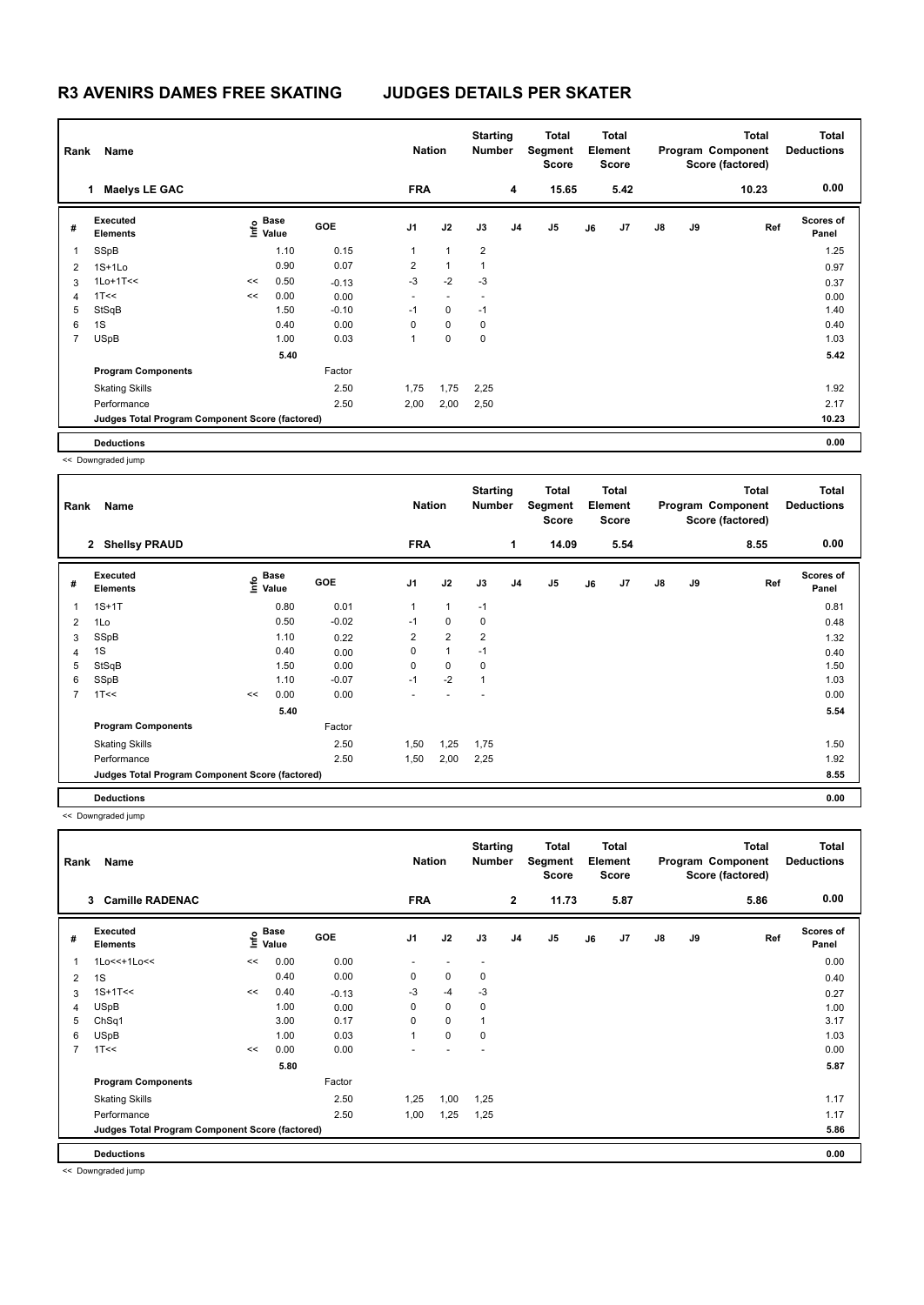| Rank           | Name                                            |    | <b>Nation</b>                    |            | <b>Starting</b><br><b>Number</b> |             | Total<br>Segment<br><b>Score</b> | <b>Total</b><br>Element<br><b>Score</b> |                |    |      | <b>Total</b><br>Program Component<br>Score (factored) | <b>Total</b><br><b>Deductions</b> |      |                    |
|----------------|-------------------------------------------------|----|----------------------------------|------------|----------------------------------|-------------|----------------------------------|-----------------------------------------|----------------|----|------|-------------------------------------------------------|-----------------------------------|------|--------------------|
|                | 4 Jade BESSON                                   |    |                                  |            | <b>FRA</b>                       |             |                                  | 3                                       | 11.67          |    | 4.79 |                                                       |                                   | 6.88 | 0.00               |
| #              | Executed<br><b>Elements</b>                     |    | <b>Base</b><br>e Base<br>⊆ Value | <b>GOE</b> | J <sub>1</sub>                   | J2          | J3                               | J <sub>4</sub>                          | J <sub>5</sub> | J6 | J7   | $\mathsf{J}8$                                         | J9                                | Ref  | Scores of<br>Panel |
|                | 1Lo                                             |    | 0.50                             | $-0.03$    | $-1$                             | $\mathbf 0$ | $-1$                             |                                         |                |    |      |                                                       |                                   |      | 0.47               |
| $\overline{2}$ | 1Lo                                             |    | 0.50                             | 0.00       | 0                                | $\mathbf 0$ | 0                                |                                         |                |    |      |                                                       |                                   |      | 0.50               |
| 3              | <b>USpB</b>                                     |    | 1.00                             | $-0.10$    | $-1$                             | $-1$        | $-1$                             |                                         |                |    |      |                                                       |                                   |      | 0.90               |
| $\overline{4}$ | $1S+1T<<$                                       | << | 0.40                             | $-0.12$    | -3                               | $-3$        | $-3$                             |                                         |                |    |      |                                                       |                                   |      | 0.28               |
| 5              | StSqB                                           |    | 1.50                             | 0.00       | 0                                | $\mathbf 0$ | 0                                |                                         |                |    |      |                                                       |                                   |      | 1.50               |
| 6              | $1S+1T<<$                                       | << | 0.40                             | $-0.16$    | $-3$                             | $-5$        | $-4$                             |                                         |                |    |      |                                                       |                                   |      | 0.24               |
| $\overline{7}$ | <b>USpB</b>                                     |    | 1.00                             | $-0.10$    | $-1$                             | $-1$        | $-1$                             |                                         |                |    |      |                                                       |                                   |      | 0.90               |
|                |                                                 |    | 5.30                             |            |                                  |             |                                  |                                         |                |    |      |                                                       |                                   |      | 4.79               |
|                | <b>Program Components</b>                       |    |                                  | Factor     |                                  |             |                                  |                                         |                |    |      |                                                       |                                   |      |                    |
|                | <b>Skating Skills</b>                           |    |                                  | 2.50       | 1,50                             | 1,00        | 1,25                             |                                         |                |    |      |                                                       |                                   |      | 1.25               |
|                | Performance                                     |    |                                  | 2.50       | 1,75                             | 1,50        | 1,25                             |                                         |                |    |      |                                                       |                                   |      | 1.50               |
|                | Judges Total Program Component Score (factored) |    |                                  |            |                                  |             |                                  |                                         |                |    |      |                                                       |                                   |      | 6.88               |
|                | <b>Deductions</b>                               |    |                                  |            |                                  |             |                                  |                                         |                |    |      |                                                       |                                   |      | 0.00               |

<< Downgraded jump

| Rank           | Name                                            |         | <b>Nation</b>             |            | <b>Starting</b><br><b>Number</b> |             | Total<br>Segment<br><b>Score</b> | Total<br>Element<br><b>Score</b> |       |    |      | <b>Total</b><br>Program Component<br>Score (factored) | <b>Total</b><br><b>Deductions</b> |      |                           |
|----------------|-------------------------------------------------|---------|---------------------------|------------|----------------------------------|-------------|----------------------------------|----------------------------------|-------|----|------|-------------------------------------------------------|-----------------------------------|------|---------------------------|
|                | 5 Leah JEROME                                   |         |                           |            | <b>FRA</b>                       |             |                                  | $\overline{7}$                   | 11.48 |    | 5.00 |                                                       |                                   | 6.48 | 0.00                      |
| #              | Executed<br><b>Elements</b>                     |         | Base<br>e Base<br>⊆ Value | <b>GOE</b> | J1                               | J2          | J3                               | J <sub>4</sub>                   | J5    | J6 | J7   | $\mathsf{J}8$                                         | J9                                | Ref  | <b>Scores of</b><br>Panel |
| $\mathbf{1}$   | 1T<<                                            | <<      | 0.00                      | 0.00       |                                  |             |                                  |                                  |       |    |      |                                                       |                                   |      | 0.00                      |
| $\overline{2}$ | 1S                                              |         | 0.40                      | 0.00       | 0                                | $\mathbf 0$ | 0                                |                                  |       |    |      |                                                       |                                   |      | 0.40                      |
| 3              | <b>USpB</b>                                     |         | 1.00                      | $-0.03$    | $-1$                             | $\mathbf 0$ | 0                                |                                  |       |    |      |                                                       |                                   |      | 0.97                      |
| $\overline{4}$ | StSqB                                           |         | 1.50                      | $-0.15$    | $-1$                             | $-1$        | $-1$                             |                                  |       |    |      |                                                       |                                   |      | 1.35                      |
| 5              | 1Lo                                             |         | 0.50                      | $-0.02$    | 0                                | 0           | $-1$                             |                                  |       |    |      |                                                       |                                   |      | 0.48                      |
| 6              | $1S+1Lo<$                                       | $\prec$ | 0.78                      | $-0.08$    | $-2$                             | $-2$        | $-2$                             |                                  |       |    |      |                                                       |                                   |      | 0.70                      |
| $\overline{7}$ | SSpB                                            |         | 1.10                      | 0.00       | 0                                | $-1$        | $\mathbf{1}$                     |                                  |       |    |      |                                                       |                                   |      | 1.10                      |
|                |                                                 |         | 5.28                      |            |                                  |             |                                  |                                  |       |    |      |                                                       |                                   |      | 5.00                      |
|                | <b>Program Components</b>                       |         |                           | Factor     |                                  |             |                                  |                                  |       |    |      |                                                       |                                   |      |                           |
|                | <b>Skating Skills</b>                           |         |                           | 2.50       | 1,25                             | 1,50        | 1,50                             |                                  |       |    |      |                                                       |                                   |      | 1.42                      |
|                | Performance                                     |         |                           | 2.50       | 1,00                             | 1,00        | 1,50                             |                                  |       |    |      |                                                       |                                   |      | 1.17                      |
|                | Judges Total Program Component Score (factored) |         |                           |            |                                  |             |                                  |                                  |       |    |      |                                                       |                                   |      | 6.48                      |
|                | <b>Deductions</b>                               |         |                           |            |                                  |             |                                  |                                  |       |    |      |                                                       |                                   |      | 0.00                      |

< Under-rotated jump << Downgraded jump

| Name<br>Rank   |                                                 |    |                           |         |                | <b>Nation</b> |      | <b>Starting</b><br><b>Number</b> | Total<br>Segment<br><b>Score</b> | <b>Total</b><br>Element<br><b>Score</b> |      |               |    | <b>Total</b><br>Program Component<br>Score (factored) | <b>Total</b><br><b>Deductions</b> |
|----------------|-------------------------------------------------|----|---------------------------|---------|----------------|---------------|------|----------------------------------|----------------------------------|-----------------------------------------|------|---------------|----|-------------------------------------------------------|-----------------------------------|
|                | <b>Lucie DUTERTRE</b><br>6                      |    |                           |         | <b>FRA</b>     |               |      | 6                                | 11.21                            |                                         | 4.53 |               |    | 6.68                                                  | 0.00                              |
| #              | <b>Executed</b><br><b>Elements</b>              |    | Base<br>o Base<br>⊆ Value | GOE     | J <sub>1</sub> | J2            | J3   | J4                               | J <sub>5</sub>                   | J6                                      | J7   | $\mathsf{J}8$ | J9 | Ref                                                   | <b>Scores of</b><br>Panel         |
| $\overline{1}$ | $1S+1T<<$                                       | << | 0.40                      | $-0.12$ | $-3$           | $-3$          | $-3$ |                                  |                                  |                                         |      |               |    |                                                       | 0.28                              |
| $\overline{2}$ | 1Lo                                             |    | 0.50                      | 0.00    | 0              | $\mathbf 0$   | 0    |                                  |                                  |                                         |      |               |    |                                                       | 0.50                              |
| 3              | <b>USpB</b>                                     |    | 1.00                      | $-0.17$ | $-1$           | $-2$          | $-2$ |                                  |                                  |                                         |      |               |    |                                                       | 0.83                              |
| 4              | StSqB                                           |    | 1.50                      | $-0.10$ | 0              | $-1$          | $-1$ |                                  |                                  |                                         |      |               |    |                                                       | 1.40                              |
| 5              | 1Lo                                             |    | 0.50                      | $-0.02$ | 0              | $\mathbf 0$   | $-1$ |                                  |                                  |                                         |      |               |    |                                                       | 0.48                              |
| 6              | <b>USpB</b>                                     |    | 1.00                      | $-0.23$ | $-2$           | $-3$          | $-2$ |                                  |                                  |                                         |      |               |    |                                                       | 0.77                              |
| $\overline{7}$ | $1S+1T<<$                                       | << | 0.40                      | $-0.13$ | $-3$           | $-3$          | $-4$ |                                  |                                  |                                         |      |               |    |                                                       | 0.27                              |
|                |                                                 |    | 5.30                      |         |                |               |      |                                  |                                  |                                         |      |               |    |                                                       | 4.53                              |
|                | <b>Program Components</b>                       |    |                           | Factor  |                |               |      |                                  |                                  |                                         |      |               |    |                                                       |                                   |
|                | <b>Skating Skills</b>                           |    |                           | 2.50    | 1,00           | 1,00          | 1,75 |                                  |                                  |                                         |      |               |    |                                                       | 1.25                              |
|                | Performance                                     |    |                           | 2.50    | 1,25           | 1,00          | 2,00 |                                  |                                  |                                         |      |               |    |                                                       | 1.42                              |
|                | Judges Total Program Component Score (factored) |    |                           |         |                |               |      |                                  |                                  |                                         |      |               |    |                                                       | 6.68                              |
|                | <b>Deductions</b>                               |    |                           |         |                |               |      |                                  |                                  |                                         |      |               |    |                                                       | 0.00                              |

<< Downgraded jump